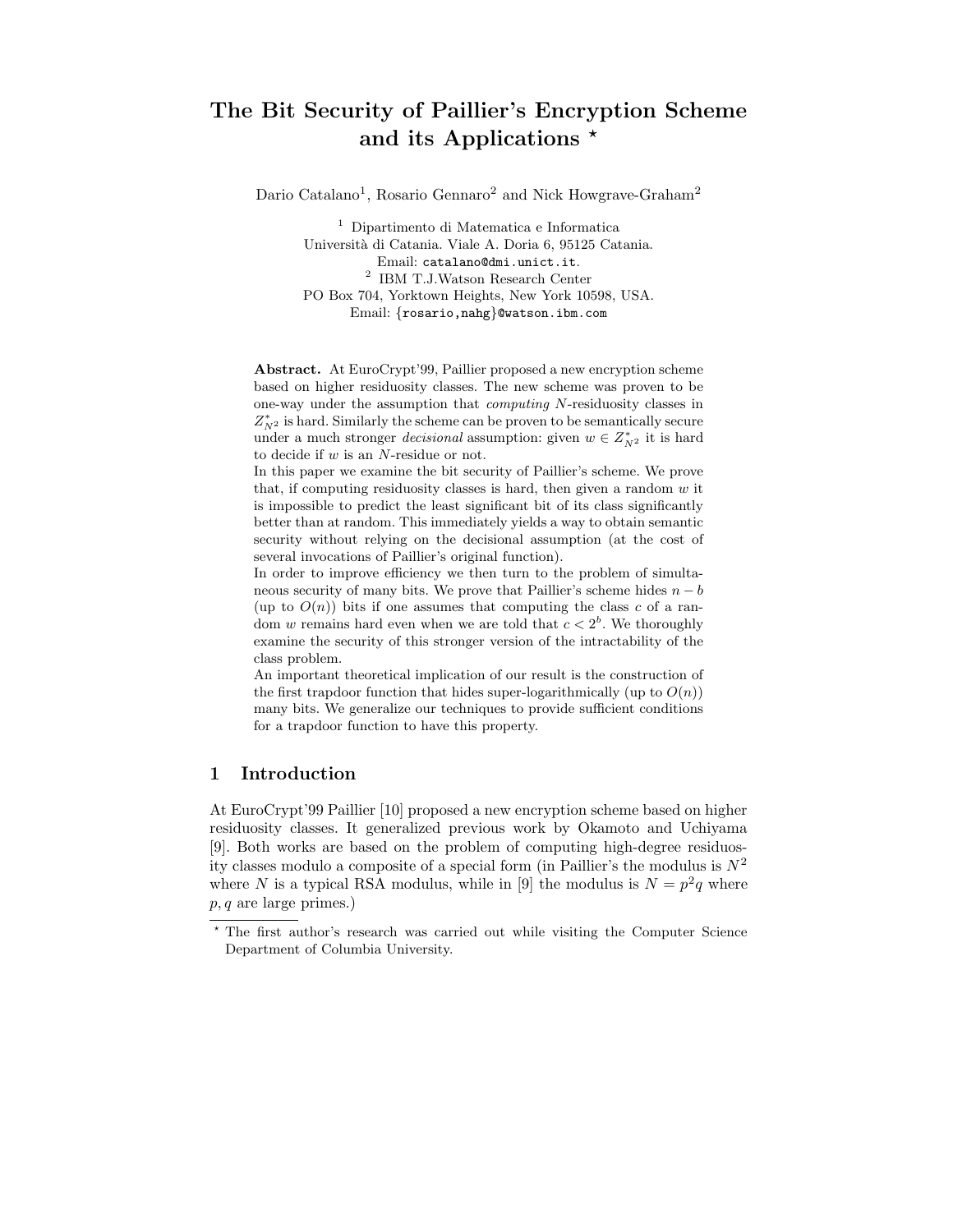The mathematical details are described below, but for now let us sketch the basics of Paillier's scheme. It can be shown that  $Z_{N^2}^*$  can be partitioned into  $N$  equivalence classes generated by the following equivalence relationship:  $a, b \in Z^*_{N^2}$  are equivalent iff  $ab^{-1}$  is an N-residue in  $Z^*_{N^2}$ . The N-residuosity class of  $w \in Z_{N^2}^*$  is the integer  $c = Class(w)$  such that w belongs to the  $c^{th}$ residuosity class (in a well specified ordering of them). The conjectured hard problem is: given a random  $w$ , compute  $c$ . It can be shown that computing  $c = Class(w)$  is possible if the factorization of N is known.

Thus Paillier suggests the following encryption scheme: To encrypt a message  $m \in Z_N$ , the sender sends a random element  $w \in Z^*_{N^2}$  such that  $Class(w) = m$ (this can be done efficiently as it is shown later). The receiver who knows the factorization of  $N$ , given  $w$  can compute  $m$ .

If we assume that computing residuosity classes is hard, then this scheme is simply one-way. Indeed even if computing the whole of  $m$  is hard, it is possible that partial information about  $m$  can be leaked.

What we would like to have is instead a *semantically secure* scheme. Semantic security (introduced by Goldwasser and Micali in [7]) basically says that to a polynomial time observer the encryption of a message  $m$  should look indistinguishable from the encryption of a different message  $m'$ . Paillier's scheme is semantically secure if we assume a stronger decisional assumption: given a random element  $w \in Z^*_{N^2}$  it is impossible to decide efficiently if w is an N-residue or not.

Hard-Core Bits. The concept of hard-core bits for one-way functions was introduced by Blum and Micali in [4].

Given a one-way function  $f: \{0,1\}^n \to \{0,1\}^n$  we say that  $\pi: \{0,1\}^n \to \{0,1\}^n$  $\{0, 1\}$  is a hard-core predicate for f if given  $y = f(x)$  it is hard to guess  $\pi(x)$ with probability significantly higher than  $1/2$ . Another way of saying this is that if x is chosen at random then  $\pi(x)$  looks random (to a polynomial time observer) even when given  $y = f(x)$ .

Blum and Micali showed the existence of a hard-core predicate for the discrete logarithm function. Later a hard-core bit for the RSA/Rabin functions was presented in [1]. Goldreich and Levin in [6] show that any one-way function has a hard-core predicate.

The concept can be generalized to many hard bits. We say that  $k$  predicates  $\pi_1, \ldots, \pi_k$  are simultaneously hard-core for f if given  $f(x)$  the collection of bits  $\pi_1(x), \ldots, \pi_k(x)$  looks random to a polynomial time observer.

Our Result: In this paper we investigate the hard core bits of Paillier's new trapdoor scheme. We first prove that the least significant bit of the  $c = Class(w)$ is a hard-core bit if we assume computing residuosity classes is hard. In other words we show that given a random  $w \in Z_{N^2}^*$ , if one can guess  $lsb(Class(w))$ better than at random, then one can compute the whole  $Class(w)$  efficiently.

Let  $n = |N|$ . The result above can be generalized to the simultaneous hardness of the least  $O(\log n)$  bits using standard techniques. We then show that by slightly strengthening the assumption on computing residuosity classes we are able to extract many more simultaneously hard-core bits. More precisely, for any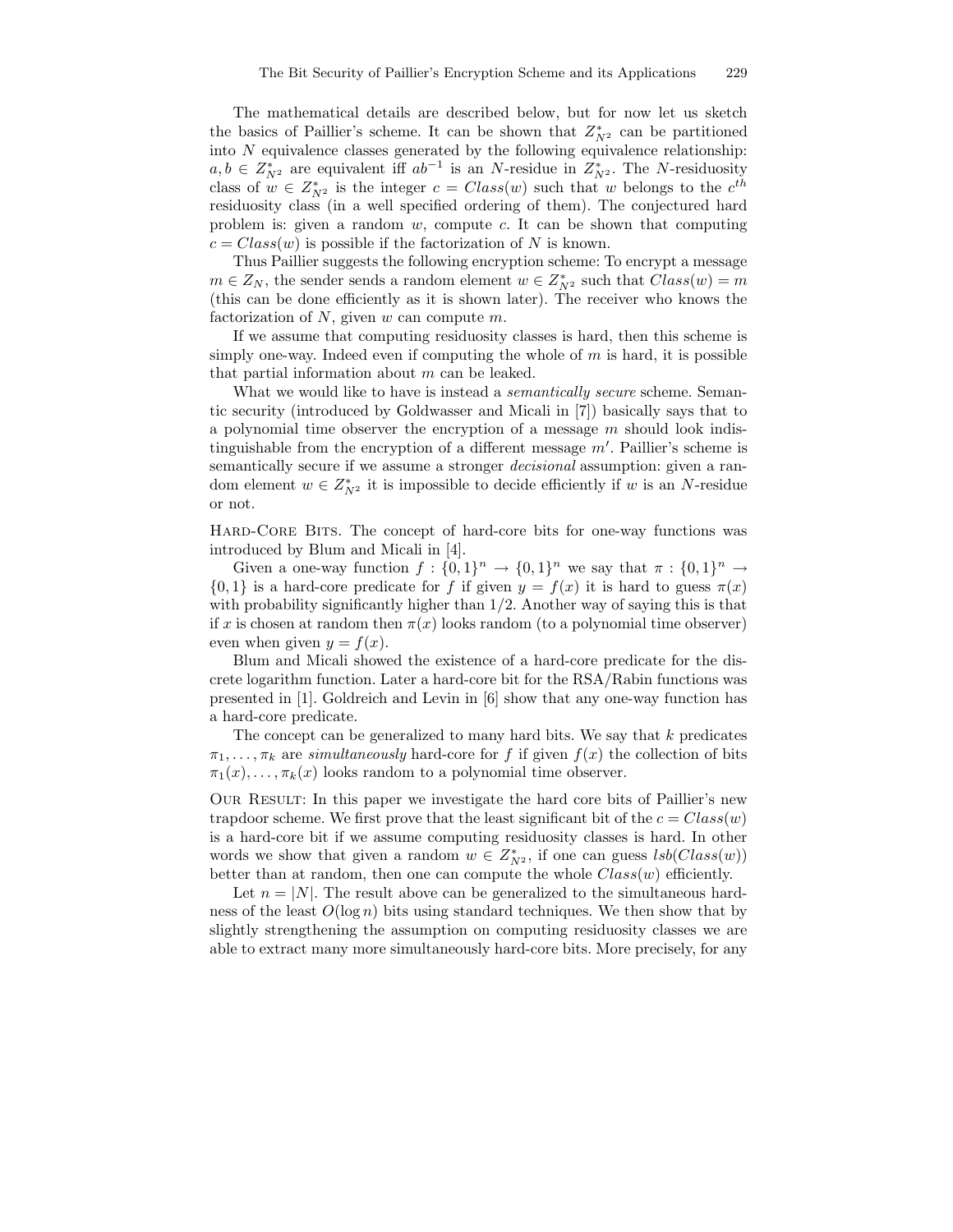$\omega(\log n) \leq b \leq n$  we show that Paillier's scheme hides the  $n - b$  least significant bits, if we assume that computing residuosity classes remain hard even if we are told that the class is smaller than  $2^b$ .

The residuosity class problem seems to remain hard even in this case. Actually we see no way to exploit knowledge of the bound (i.e. the fastest known algorithm to compute c even in this case is to factor  $N$ ). We discuss this further in section 3.4.

An interesting feature of our construction is that the number of bits hidden by the function is related to the underlying complexity assumption that one is willing to make. The smaller the bound is (i.e. the stronger the assumption), the more bits one can hide.

A THEORETICAL IMPLICATION. If  $f$  is a trapdoor permutation that simultaneously hides  $k$  bits, then we can securely encrypt  $k$  bits with a single invocation of  $f$  (as originally described in [7]).

However, for all previously known trapdoor functions (like RSA)  $f: \{0, 1\}^n \to$  ${0, 1}^n$  we only know how to prove that  $k = O(\log n)$  bits are simultaneously hard-core. Thus to securely encrypt  $m$  bits one needs to invoke the function  $\Omega(m/\log n)$  times.

Another way to look at our result is that we show a candidate trapdoor function that hide up to  $O(n)$  bits. To our knowledge this is the first example of trapdoor problems with a super-logarithmic number of hard-core predicates.

We also generalize our construction to a large class of trapdoor functions by giving sufficient conditions for a trapdoor function to hide super-logarithmically many bits<sup>1</sup>.

DECISIONAL ASSUMPTIONS. As we mentioned earlier, the scheme of Paillier [10] can also be proven to be semantically secure under a decisional problem involving residuosity classes. In other words if assuming that deciding N-residuosity is hard, then his scheme hide all n input bits.

Notice however the difference with our result. We prove that these two schemes hide many bits, under a computational assumption, about computing residuosity class.

Decisional assumptions are very strong. Basically a decisional problem is a true/ false question which we assume the adversary is not able to solve. Conversely computational assumptions (only) require that the adversary cannot compute the full solution of a computational problem. Thus, whenever possible, computational assumptions should be preferred to decisional ones.

The goal of this paper is to show example of trapdoor functions that hides several bits without resorting to true/false questions.

 $1$  The above discussion implicitly rules out *iterated* functions. Indeed [4] shows that if  $f(x)$  is a one-way function and  $\pi(x)$  is a hard-core predicate for it, then the iterated function  $f^k(x)$  is clearly also one-way and it simultaneously hide the following k bits:  $\pi(x), \pi(f(x)), \ldots, \pi(f^{k-1}(x)).$  We are interested in functions that hide several bits in a single iteration.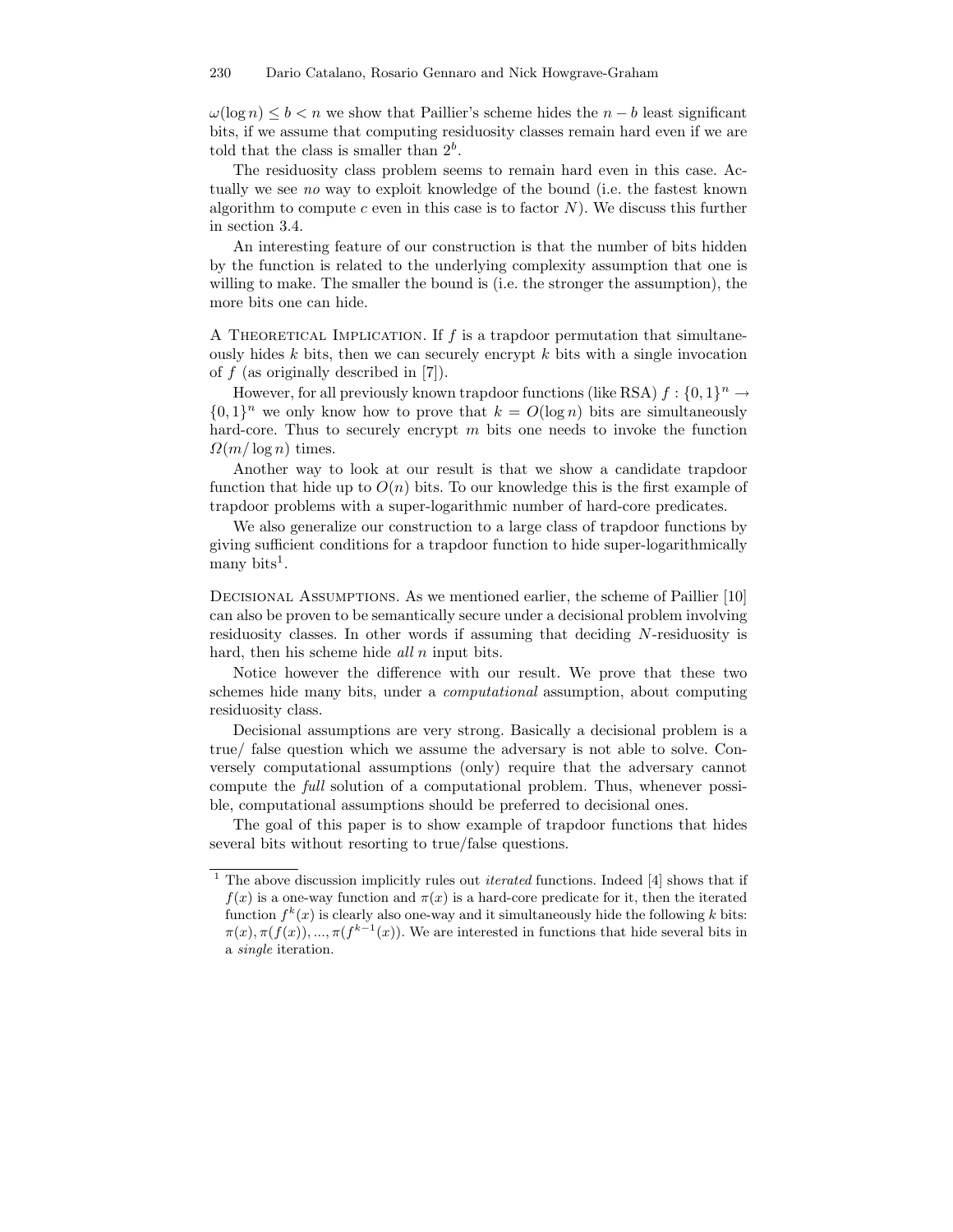Applications. The main application of our result is the construction of a new semantically secure encryption scheme based on Paillier's scheme. Assuming that Paillier's function securely hides k bits, we can then securely encrypt an m-bit message using only  $O(m/k)$  invocations; k is of course a function of n, the security parameter of the trapdoor function. We can do this without resorting to the decisional assumption about  $N$ -residuosity, but simply basing our security on the hardness of computing residuosity classes.

Today we can assume that  $n = 1024$ . Also in practice public-key cryptography is used to exchange keys for symmetric encryption. Thus we can then assume that  $m = 128$ . With a reasonable computational assumption we can encrypt the whole 128-bit key with a *single* invocation of Paillier's scheme. The assumption is that computing the class is hard even when we are promised that  $c < N^{.875}$ .

We discuss this new scheme and make comparisons with existing ones in Section 5.

## 1.1 Related Work

Computing high-degree residuosity classes is related to the original work of Goldwasser and Micali [7] who suggested quadratic residuosity in  $Z_N^*$  as a hard trapdoor problem (where  $N$  is an RSA modulus). Later Benaloh [2] generalized this to deciding s-residuosity where s is a small prime dividing  $\phi(N)$ . In Benaloh's scheme, s is required to be small (i.e.  $|s| = O(\log n)$ ) since the decryption procedure is exponential in s. By changing the structure of the underlying field, Okamoto-Uchiyama in [9] and Paillier in [10] were able to lift this restriction and consider higher degree residuosity classes.

The idea of restricting the size of the input space of a one-way function in order to extract more hard bits goes back to Hastad *et al.* [8]. They basically show that the ability to invert  $f(x) = g^x \mod N$  when x is a random integer  $x < O(\sqrt{N})$  is sufficient to factor N. Then they show that discrete log modulo a composite must have  $n/2$  simultaneously hard bits, otherwise the above restricted-input function can be inverted (i.e. we could factor  $N$ ). [8] shows the first example of one-way function with a superlogarithmic number of hard-core bits. No such examples was known for trapdoor function.

Building on ideas from [8], Patel and Sundaram in [11] show that if one assumes that  $f(x) = g^x \mod p$  (with p prime) remains hard to invert even when  $x < B$ , then discrete logarithm simultaneously hide  $k - b$  bits  $(k = |p|, b = |B|)$ . In their case, as in ours, one must make an explicit computational assumption about the hardness of inverting the function with small inputs. There is an important difference between [11] and our computational assumption though. In [11] we know that there exist algorithms to find  $x < B$  given  $y = g^x$ , which run in  $O(\sqrt{B})$  steps. In our case, as discussed in section 3.4, an attack with a similar complexity is not known.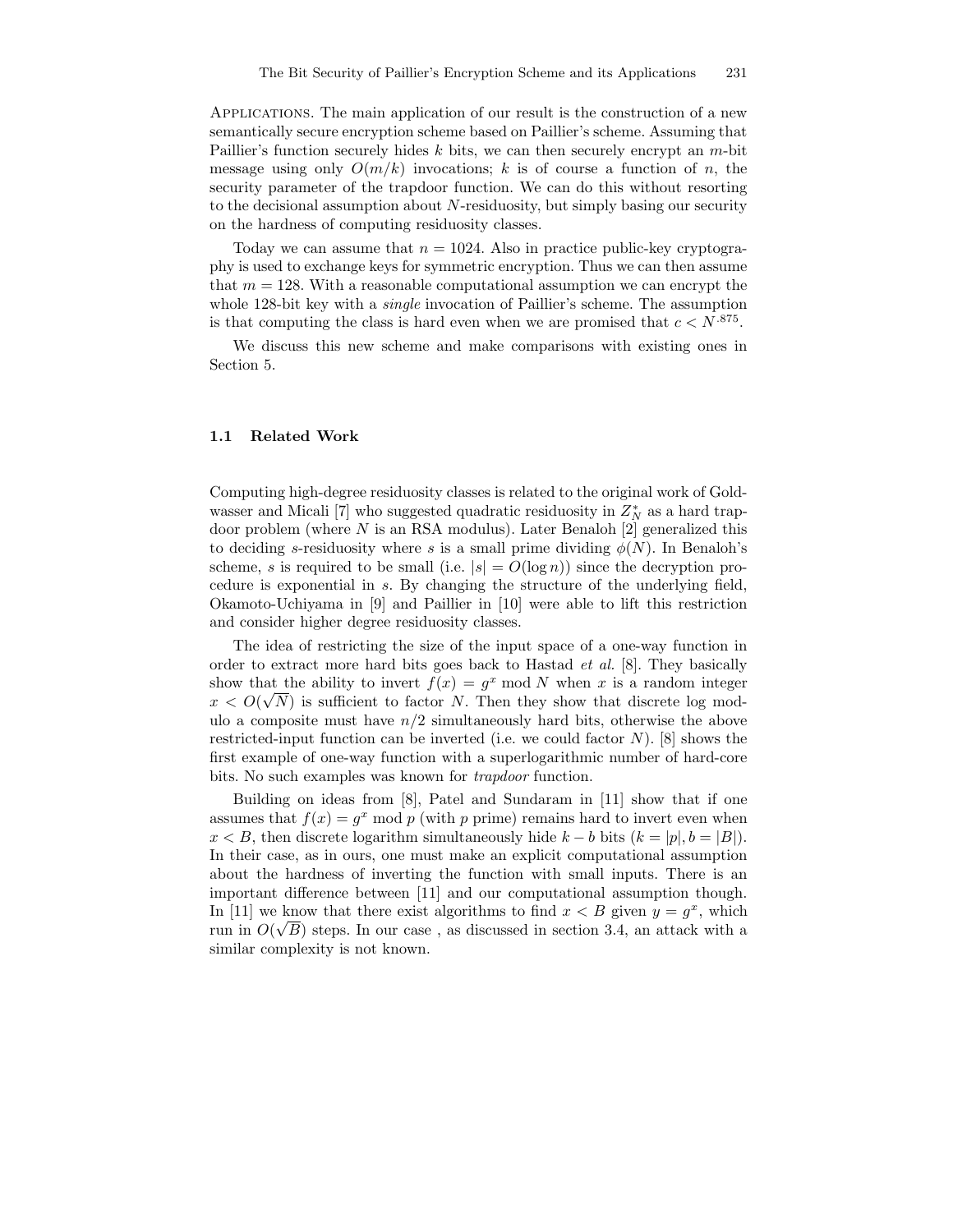## 1.2 Paper Organization

In Section 3 we describe in detail the scheme based on Paillier's function. In Section 4 we generalize our result to a larger class of trapdoor functions, giving sufficient conditions for a trapdoor function to hide super-logarithmically many bits. We then discuss applications to public-key encryption and comparisons to other schemes in Section 5. Our work raises some interesting open problems which we list at the end in Section 6.

## 2 Definitions

In the following we denote with N the set of natural numbers and with  $\mathbb{R}^+$ the set of positive real numbers. We say that a function negl :  $N \rightarrow R^+$  is *negligible* iff for every polynomial  $P(n)$  there exists a  $n_0 \in \mathbb{N}$  s.t. for all  $n > n_0$ ,  $negl(n) \leq 1/P(n)$ . We denote with  $PRIMES(k)$  the set of primes of length k.

If A is a set, then  $a \leftarrow A$  indicates the process of selecting a at random and uniformly over A (which in particular assumes that A can be sampled efficiently).

TRAPDOOR PERMUTATIONS. Let  $f_n: \{0,1\}^n \to \{0,1\}^n$  be a family of permutations. We say that  $f_n$  is a *trapdoor family* if the following conditions hold:

- $f_n$  can be computed in polynomial time (in n)
- $-f_n$  can be inverted in polynomial time only if given a description of  $f_n^{-1}$ . I.e. for any probabilistic polynomial time Turing Machine  $A$  we have that

$$
\Pr[x \leftarrow \{0, 1\}^n; \mathcal{A}(f_n, f_n(x)) = x] = \mathsf{negl}(n)
$$

The above notion can be generalized to *probabilistic* functions where each  $f_n$ :  $\{0,1\}^n \times \{0,1\}^r \to \{0,1\}^{n+r}$  is a permutation, but we look at the second argument as a random string and we assume that given  $y \in \{0,1\}^{n+r}$  we cannot compute the first argument, i.e. for any probabilistic polynomial time Turing Machine  $A$  we have that

$$
\Pr[x \leftarrow \{0, 1\}^n; s \leftarrow \{0, 1\}^r; \mathcal{A}(f_n, f_n(x, s)) = x] = \mathsf{negl}(n)
$$

HARD-CORE BITS. A Boolean predicate  $\pi$  is said to be *hard* for a function  $f_n$  if no efficient algorithm A, given  $y = f(x)$  guesses  $\pi(x)$  with probability substantially better than  $1/2$ . More formally for any probabilistic polynomial time Turing Machine A we have that

$$
\left| \Pr[x \leftarrow \{0, 1\}^n; \mathcal{A}(f_n, f_n(x)) = \pi(x) \right] - \frac{1}{2} \right| = \mathsf{negl}(n)
$$

For one-way functions  $f_n$ , a possible way to prove that a predicate  $\pi$  is hard is to show that any efficient algorithm A that on input  $y = f_n(x)$  guesses  $\pi(x)$  with probability bounded away from  $1/2$  can be used to build another algorithm  $\mathcal{A}'$ that on input  $y$  computes  $x$  with non-negligible probability.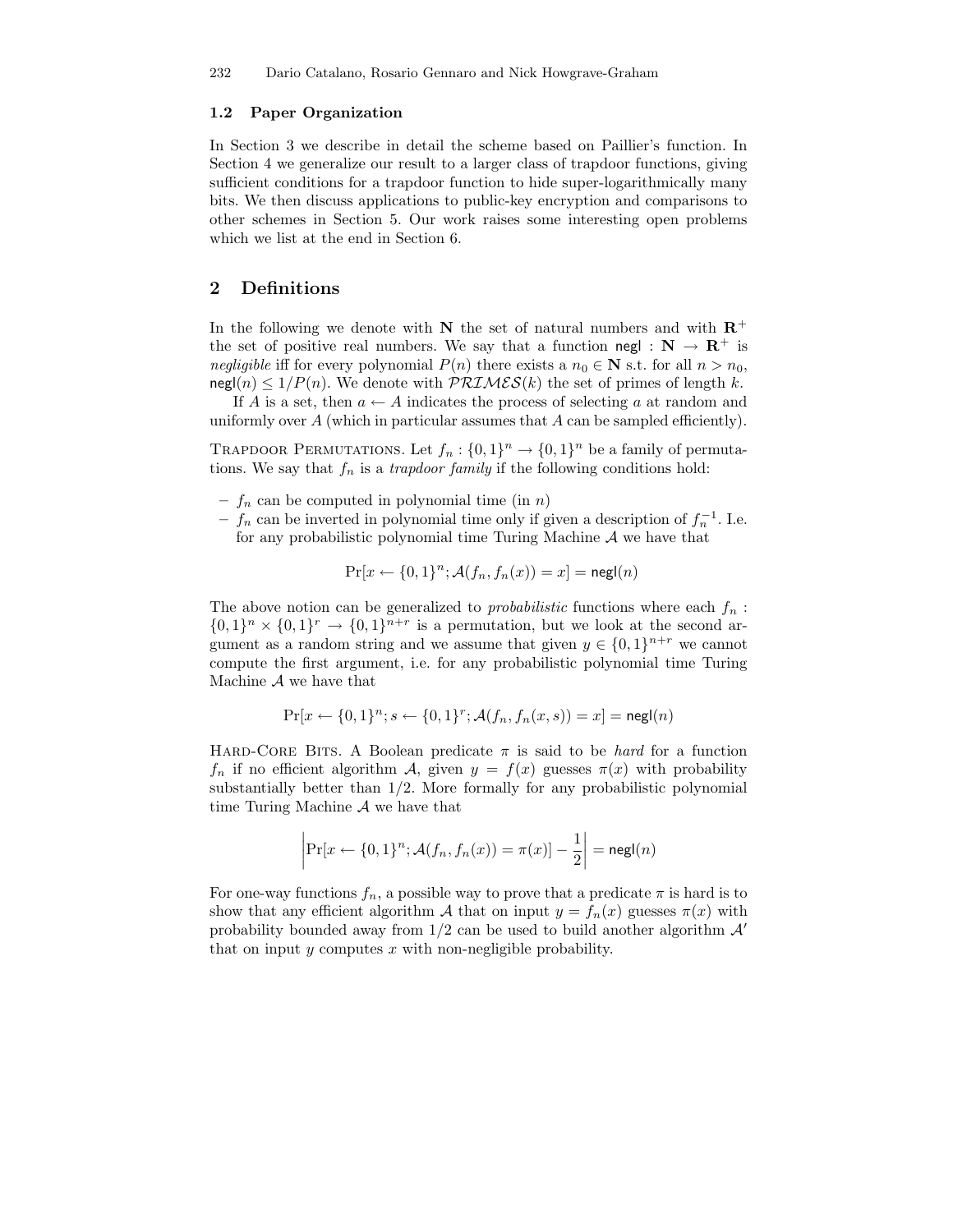SIMULTANEOUSLY HARD BITS. A collection of k predicates  $\pi_1, \ldots, \pi_k$  is called simultaneously hard-core for  $f_n$  if, given  $y = f_n(x)$ , the whole collection of bits  $\pi_1(x), \ldots, \pi_k(x)$  looks "random". A way to formalize this (following [14]) is to say that it is not possible to guess the value of the  $j<sup>th</sup>$  predicate even after seeing  $f_n(x)$  and the value of the previous  $j-1$  predicates over x. Formally, for every  $j = 1, \ldots, k$ , for every probabilistic polynomial time Turing Machine A we have that:

$$
\left|\Pr[x \leftarrow \{0,1\}^n; \mathcal{A}(f_n, f_n(x), \pi_1(x), \dots, \pi_{j-1}(x)) = \pi_j(x)\right] - \frac{1}{2}\right| = \mathsf{negl}(n)
$$

Here too, a proof method for simultaneously hard-core bits is to show that an efficient algorithm  $\mathcal A$  contradicting the above equation can be used to build another efficient algorithm  $A$  which inverts  $f_n$  with non-negligible probability.

## 3 Bit Security of Paillier's Scheme

In this section we present our candidate trapdoor function which is based on work by Paillier [10]. Readers are referred to [10] for details and proofs which are not given here.

PRELIMINARIES. Let  $N = pq$  be an RSA modulus, i.e. product of two large primes of roughly the same size. Consider the multiplicative group  $Z_{N^2}^*$ .

Let  $g \in Z_{N^2}^*$  be an element whose order is a non zero multiple of N. Let us denote with  $\beta$  the set of such elements. It can be shown that g induces a bijection

$$
\mathcal{E}_{g}:Z_{N}\times Z_{N}^{\ast}\rightarrow Z_{N^{2}}^{\ast}
$$
  

$$
\mathcal{E}_{g}(x,y)=g^{x}y^{N}\bmod N^{2}
$$

Thus, given g, for an element  $w \in Z_{N^2}^*$  there exists an unique pair  $(c, z) \in$  $Z_N \times Z_N^*$  such that  $w = g^c z^N \mod N^2$ . We say that c is the class of w relative to g. We may also denote this with  $Class_{q}(w)$ .

We define the Computational Composite Residuosity Class Problem as the problem of computing c given w and assume that it is hard to solve.

**Definition 1.** We say that computing the function  $Class_{g}(\cdot)$  is hard if, for every probabilistic polynomial time algorithm  $A$ , there exists a negligible function negl() such that

$$
\Pr\left[\begin{matrix} p, q \leftarrow \mathcal{PRIMES}(n/2); \ N = pq; \\ g \leftarrow Z_{N^2}^* \text{ s.t. } ord(g) > N; \\ c \leftarrow Z_N; \ z \leftarrow Z_N^*; \ w = g^c z^N \text{ mod } N^2; \\ \mathcal{A}(N, g, w) = c \end{matrix}\right\} = \mathsf{negl}(n)
$$

It can be shown that if the factorization of  $N$  is known then one could solve this problem: indeed let  $\lambda = \text{lcm}(p-1, q-1)$  then

$$
Class_g(w) = \frac{L(w^{\lambda} \mod N^2)}{L(g^{\lambda} \mod N^2)} \mod N \tag{1}
$$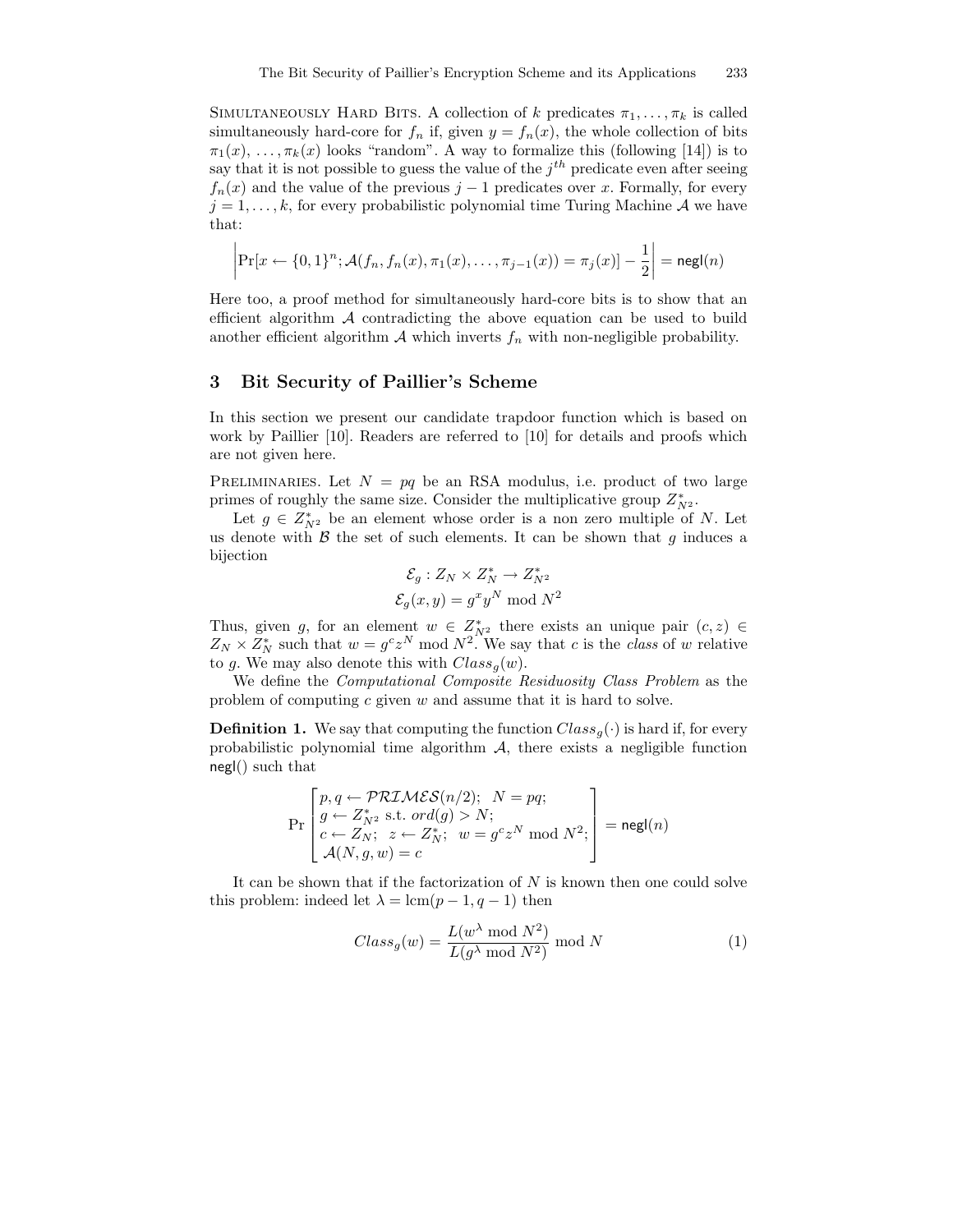#### 234 Dario Catalano, Rosario Gennaro and Nick Howgrave-Graham

where L is defined as the integer<sup>2</sup>  $L(u) = (u-1)/N$ .

An interesting property of the class function is that it is homomorphic: for  $x, y \in Z_{N^2}^*$ 

$$
Class_g(xy \bmod N^2) = Class_g(x) + Class_g(y) \bmod N
$$

It is also easy to see that  $Class_{q}(\cdot)$  induces an equivalence relationship (where elements are equivalent if they have the same class) and thus for each  $c$  we have N elements in  $Z_{N^2}^*$  with class equal to c.

## 3.1 The Least Significant Bit of Class is Hard

As we said in the introduction, Goldreich and Levin [6] proved that any one-way function has a hard-core bit. Clearly their result applies to Paillier's scheme as well. Here, however, we present a direct and more efficient construction of a hard-core bit.

Consider the function  $Class_g(\cdot)$  defined as in the previous section. We show that, given  $w = g^c y^N \mod N^2$ , for some  $c \in Z_N$  and  $y \in Z_N^*$ , computing the predicate  $lsb(c)$  is equivalent to computing  $Class_{g}(w)$ , i.e.  $lsb(c)$  is hard for  $Class_{q}$ . We start with the following Lemma.

**Lemma 1.** Let N be a random n-bit RSA modulus,  $y \in Z_N^*$ , c an even element of  $Z_N$  and g an element in  $\mathcal{B}$ . Then, denoting  $z = 2^{-1} \bmod N$ ,

$$
(g^c y^N)^z = g^{\frac{c}{2}} y'^N \bmod N^2
$$

for some  $y' \in Z_N^*$ 

*Proof.* Since  $z = 2^{-1} \text{ mod } N$ , there exist an integer k such that  $2z = 1 + kN$ . Now

$$
(g^c y^N)^z = g^{2z \frac{c}{2}} y^{zN} \bmod N^2 = g^{\frac{c}{2}} (g^{\frac{ck}{2}} y^z)^N \bmod N^2
$$

Observe that, being the group  $Z_{N^2}$  isomorphic to  $Z_N^* \times Z_N$  (for  $g \in \mathcal{B}$ ) [10], this is enough to conclude the proof.  $\Box$ 

**Theorem 1.** Let N be a random n-bit RSA modulus, and let the functions  $\mathcal{E}_q(\cdot, \cdot)$ and  $Class_{q}(\cdot)$  be defined as above. If the function  $Class_{q}(\cdot)$  is hard (see Definition 1), then the predicate  $lsb(\cdot)$  is hard for it.

Proof. The proof goes by reductio ad absurdum: we suppose the given predicate not to be hard, and then we prove that if some oracle  $\mathcal O$  for  $lsb(\cdot)$  exists, then this oracle can be used to construct an algorithm that computes the assumed intractable function, in probabilistic polynomial time. In other words, given  $w \in$  $Z_{N^2}^*$  such that  $w = \mathcal{E}_g(c, y)$ , and an oracle  $\mathcal{O}(g, w) = \text{lsb}(c)$ , we show how to compute, in probabilistic polynomial time, the whole value  $c = Class_q(w)$ .

For the sake of clarity we divide the proof in two cases, depending on what kind of oracle is given to us. In the first case we suppose to have access to a

<sup>&</sup>lt;sup>2</sup> It is easy to see that both  $w^{\lambda}$  and  $g^{\lambda}$  are  $\equiv 1 \mod N$ .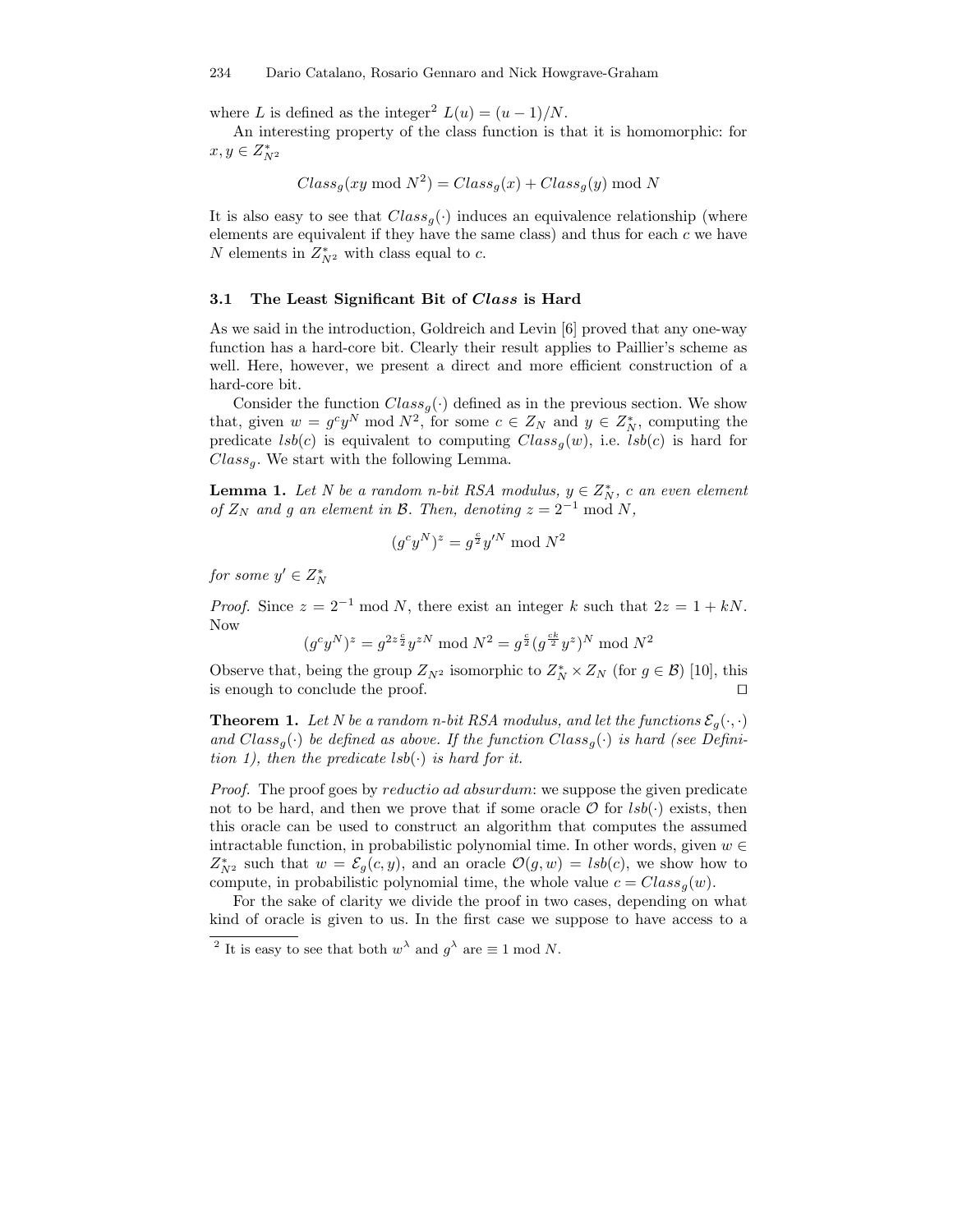perfect oracle, that is an oracle for which  $Pr_w[O(g, w) = lsb(c)] = 1$ . Then we will show how to generalize the proof for the more general case in which the oracle is not perfect, but has some non negligible advantage in predicting the required bit. In this last case we will suppose  $Pr_w[O(g, w) = lsb(c)] \geq \frac{1}{2} + \epsilon(n)$ where  $\epsilon(n) > \frac{1}{p(n)}$ , for some polynomial  $p(\cdot)$ . For convenience we will denote  $\epsilon(n)$ by simply  $\epsilon$  in the following analysis.

THE PERFECT CASE. The algorithm computes c, bit by bit starting from  $lsb(c)$ . Denote  $c = c_n \dots c_2 c_1$  the bit expansion of c. It starts by querying  $\mathcal{O}(q, w)$  which by assumption will return  $c_1 = lsb(c)$ . Once we know  $c_1$  we can "zero it out" by using the homorphic properties of the function Class. This is done by computing  $w' = w \cdot g^{-c_1}$ . Finally we use Lemma 1 to perform a "bit shift" and position  $c_2$ in the lsb position. We then iterate the above procedure to compute all of c. A detailed description of the algorithm follows(where () denotes the empty string and  $\alpha|\beta$  is the concatenation of the bit strings  $\alpha$  and  $\beta$ ):

 $ComputeClass(\mathcal{O}, w, g, N)$ 1.  $z = 2^{-1} \mod N$ 2.  $c = ()$ 3. for  $i = 0$  to  $n = |N|$ <br>4.  $x = \mathcal{O}(q, w)$ 4.  $x = \mathcal{O}(g, w)$ <br>5.  $c = c|x$ 5.  $c = c|x$ <br>6. **if** (x== if  $(x == 1)$  then 7.  $w = w \cdot g^{-1} \bmod N^2$ (bit zeroing) 8.  $w = w^z \mod N^2$ (bit shifting) 9. return c

The Imperfect Oracle. In this case the above algorithm does not work, because we are not guaranteed that  $x$  is the correct bit during any of the iterations. We need to use randomization to make use of the statistical advantage of the oracle in guessing the bit. This is done by choosing randomly  $r \in_R Z_N$  and  $s \in_R Z_N^*$ , considering  $\hat{w} = w \cdot g^r \cdot s^N$  and querying  $\mathcal{O}(g, \hat{w})$  on several randomized  $\hat{w}$ 's.

Notice that if  $c+r < N$  the oracle returns as output  $c_1+r_1 \mod 2$ , and since we know  $r_1$  we can compute  $c_1$ . A majority vote on the result of all the queries will be the correct  $c_1$  with very high probability.

In order to ensure that  $c + r < N$ , we somewhat "reduce" the size of c. We guess the top  $\gamma = 1 - \log \epsilon$  bits of c, and zero them accordingly, i.e.

$$
w'_d = g^{2^{n-\gamma}d}w
$$

for all  $2^{\gamma}$  choices of d (note that is is a polynomial, in n, number of choices).

Of course if we guessed incorrectly the actual top bits of  $w'_d$  will not be zeroed, however for one of our guesses they will be, and this guess will yield the correct answer.

Observe that, since we zeroed the leading  $\gamma$  bits of c, the sum  $r + c$  can wrap around N only if the  $\gamma$  most significant bits of r are all 1. Thus the probability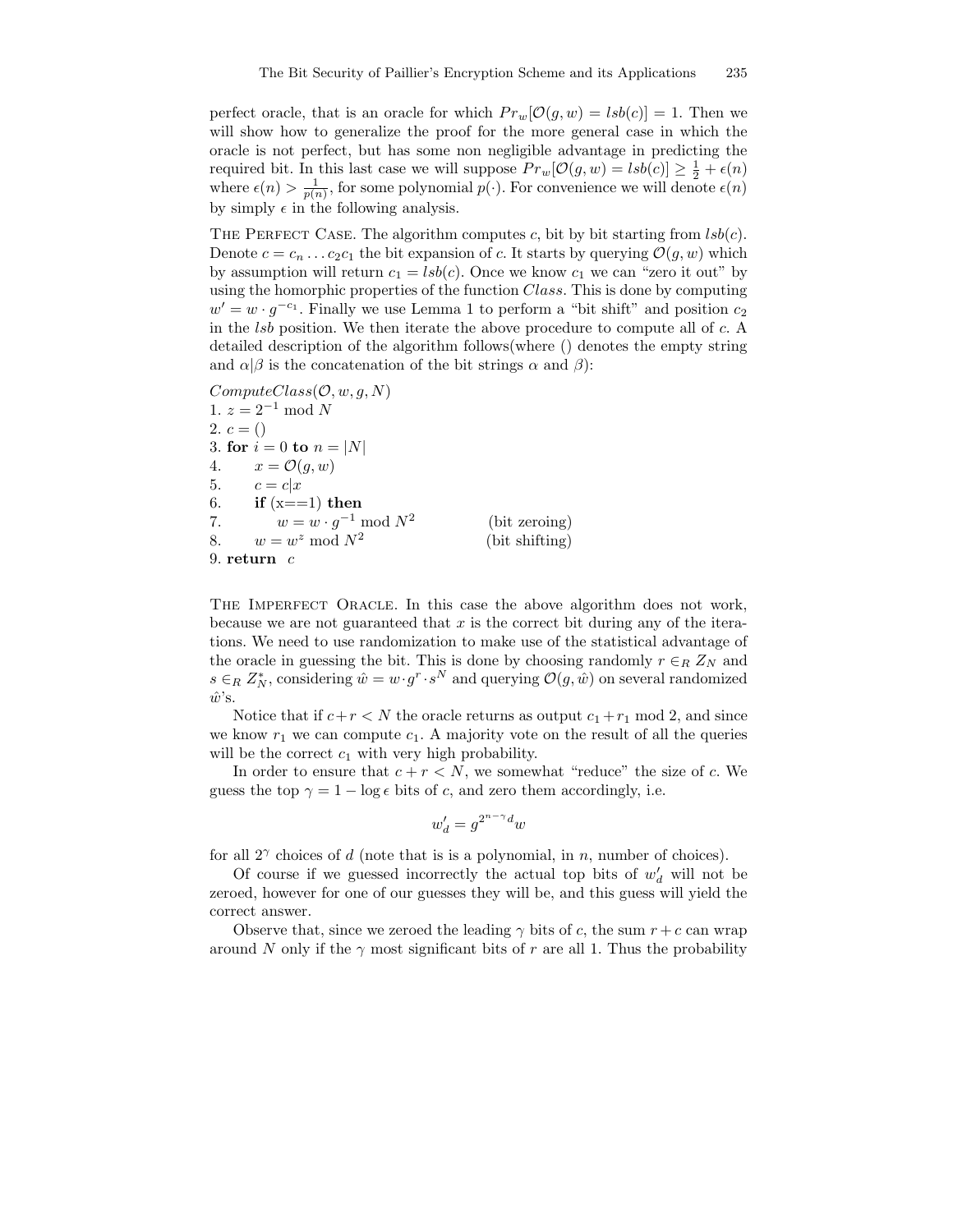of  $r + c > N$  is smaller that  $2^{-\gamma} = \epsilon/2$ . We can add this probability to the error probability of the oracle. Consequently the oracle is now correct with probability  $\frac{1}{2} + \frac{\epsilon}{2}$ . This simply implies that we need to increase the number of randomized queries accordingly.

Once  $c_1$  is known, we zero it and we perform a shift to the right as before. We then repeat the process for the remaining bits. Since the correct  $d$  is still unknown, we obtain a (polynomially sized) set of candidate values for c. Notice that we cannot check, given  $w$ , which one of the c's is the correct one. However this still implies an algorithm to output c correctly with probability  $1/poly$ , which contradicts Definition 1.  $\Box$ 

#### 3.2 Simultaneous Security of Many Bits

It is not hard to show that  $Class_{g}(\cdot)$  hides  $O(\log n)$  bits simultaneously (this can be shown using standard techniques). In this section we show that by slightly strenghtening the computational assumption about computing residuosity class then we can increase the number of simultaneously secure bits, up to  $O(n)$ .

What we require is that  $Class_{q}(\cdot)$  is hard to compute even when c is chosen at random from  $[0..B]$  where B is a bound smaller than N. More formally:

**Definition 2.** We say that computing the function  $Class_q(\cdot)$  is B-hard if, for every probabilistic polynomial time algorithm  $A$ , there exists a negligible function negl() such that

$$
\Pr\left[\begin{matrix}p,q \leftarrow \mathcal{PRIMES}(n/2); \ N = pq; \\ g \leftarrow Z_{N^2}^* \text{ s.t. } ord(g) > N; \\ c \leftarrow [0..B]; \ z \leftarrow Z_N^*; \ w = g^c z^N \text{ mod } N^2; \\ \mathcal{A}(N,g,w) = c\end{matrix}\right] = \text{negl}(n)
$$

Clearly in order for the  $Class_{g}$  to be B-hard, it is necessary that the bound B be sufficiently large. If we had only a polynomial (in  $n$ ) number of guesses, then the definition would be clearly false. Thus when we assume that  $Class_{q}$  is B-hard we implicitly assume that  $b = \log B = \omega(\log n)$ .

**Theorem 2.** Let N be a random n-bit RSA modulus;  $B = 2<sup>b</sup>$ . If the function  $Class_{g}(\cdot)$  is B-hard (see Definition 2) then it has  $n-b$  simultaneously hard-core bits.

## 3.3 Proof of theorem 2

In order to prove Theorem 2 we first need to show that the bits in positions  $1, 2, \ldots, n-b$  are individually secure. Then we prove simultaneous security.

INDIVIDUAL SECURITY. Let i be an integer  $1 \leq i \leq n - b$  and assume that we are given an oracle  $\mathcal{O}_i$  which on input  $N, g$  and  $u \in_R Z^*_{N^2}$  computes correctly the *i*<sup>th</sup>-bit of  $Class_g(u)$  with a probability (over u) of  $1/2 + \epsilon(n)$ , where again  $\epsilon(n) > 1/poly(n).$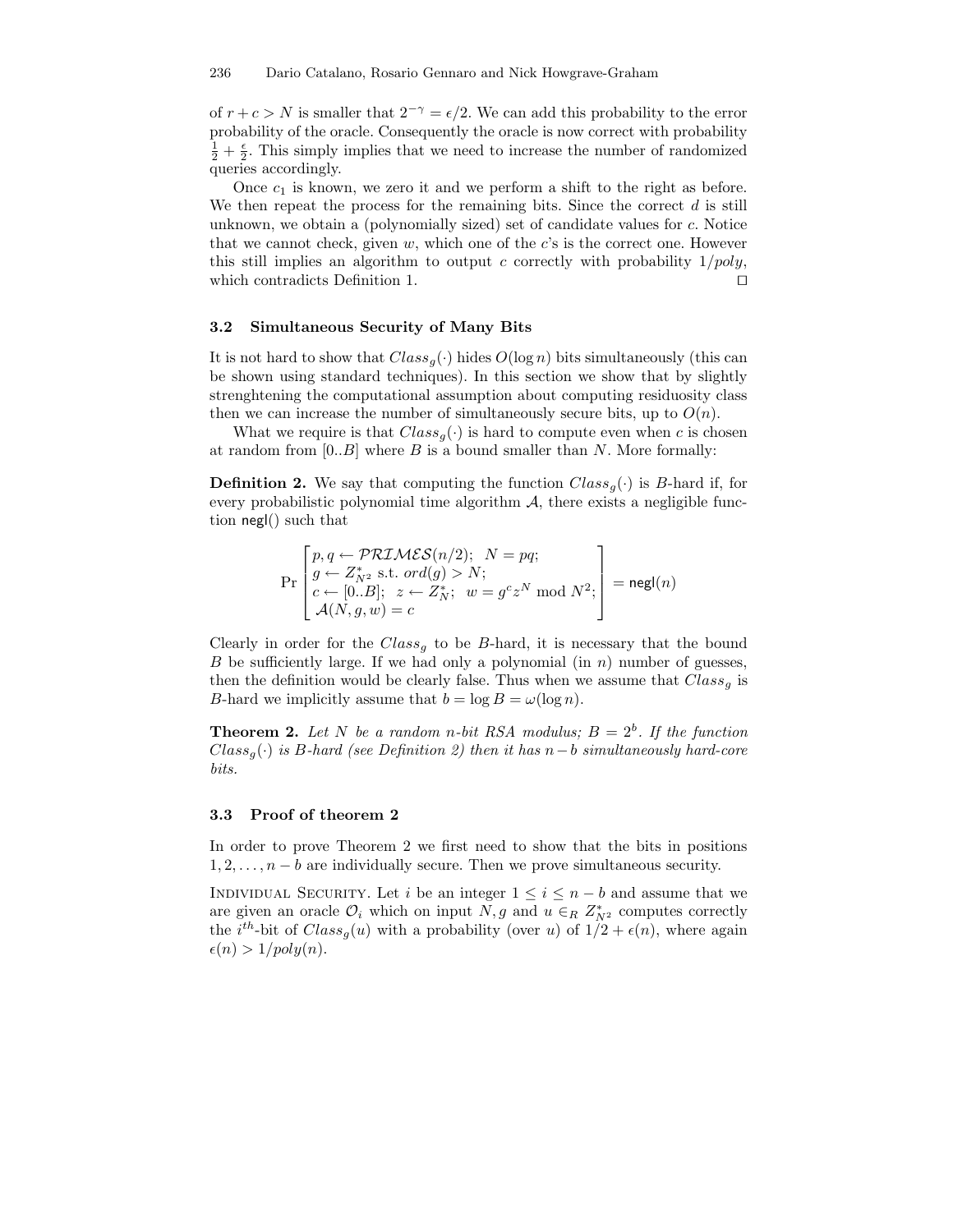In order to show that  $Class_{g}(\cdot)$  is not B-hard, we will show how to build an algorithm A which uses  $\mathcal{O}_i$  and given  $w \in Z^*_{N^2}$  with  $Class_g(w) < B$ , computes  $c = Class_{g}(w)$ . Let  $\gamma = 1 - \log \epsilon = O(\log n)$ .

We split the proof in two parts: the first case has  $1 \leq i \leq n - b - \gamma$ . The second one deals with  $n - b - \gamma \leq i \leq n - b$ .

If  $1 \leq i \leq n - b - \gamma$  the inversion algorithm works as follows. We are given  $w \in Z_{N^2}^*$  where  $w = g^c y^N \mod N^2$  and we know that  $c = Class_g(w) < B$ . We compute c bit by bit; let  $c_i$  denote the *i*-th bit of c. To compute  $c_1$  we square  $w, i$ times computing  $w_i = w^{2^i} \mod N^2$ . This will place  $c_1$  in the *i*-th position (with all zeroes to its right). Since the oracle may be correct only slightly more than half of the times, we need to randomize the query. Thus we choose  $r \in_R Z_N$ and  $s \in_R Z_N^*$  and finally query the oracle on  $\hat{w} = w_i g^r s^N \text{ mod } N^2$ . Notice the following:

- Given the assumptions on B and i we know that  $w_i = w^{2^i} = g^{2^i c} z^{2^i N}$  and  $2^{i}c$  is not taken mod N since it will not "wrap around".
- $Class_g(\hat{w}) = 2^i c + r \mod N$ . But since  $2^i c$  has at least  $\gamma$  leading zeroes the probability (over r) that  $2^i c + r$  wraps around is  $\leq \epsilon/2$ .
- Since  $c_1$  has all zeroes to its right, there are no carrys in the *i*-th position of the sum. Thus by subtracting  $r_i$  to the oracle's answer we get  $c_1$  unless  $2^i c + r$  wraps around or the oracle provides a wrong answer.

In conclusion we get the correct  $c_1$  with probability  $1/2+\epsilon/2$ , thus by repeating several (polynomially many) times the process and taking majority we get the correct  $c_1$  with very high probability.

Once we get  $c_1$ , we "zero" it in the squared  $w_i$  by setting  $w_i \leftarrow w_i g^{-c_1 2^i}$  mod  $N^2$ . Then we perform a "shift to the right" using Lemma 1, setting  $w_i \leftarrow w_i^z$  mod  $N^2$  where  $z = 2^{-1}$  mod N. At this point we have  $c_2$  in the oracle position and we can repeat the randomized process to discover it. We iterate the above process to discover all the bits of  $c<sup>3</sup>$ .

Since each bit is determined with very high probability, the value  $c = c_b \dots c_1$ will be correct with non-negligible probability.

If  $n - b - \gamma < i < n - b$  the above procedure may fail since now  $2^i c$  does not have  $\gamma$  leading zeroes anymore. We fix this problem by guessing the  $\gamma$  leading bits of c (i.e.  $c_{b-\gamma}, \ldots, c_b$ ). This is only a polynomial number of guesses.

For each guess, we "zero" those bits (let  $\alpha$  be the  $\gamma$ -bit integer corresponding to each guess and set  $w \leftarrow wg^{-2^{b-\gamma}\alpha} \mod N^2$ . Now we are back in the situation we described above and we can run the inversion algorithm. This will give us a polynomial number of guesses for  $c$  and we output one of them randomly chosen which will be the correct one with non-negligible probability. Notice that we are not able to verify if the solution is the correct one, but in any case the algorithm violates our security assumption (see Definition 2.)

<sup>3</sup> We note that Lemma 1 is necessary to perform "shifts to the right" only for the bits in position  $i = 1, \ldots, b$ . For the other ones we can shift to the right by simply "undoing" the previous squaring operations.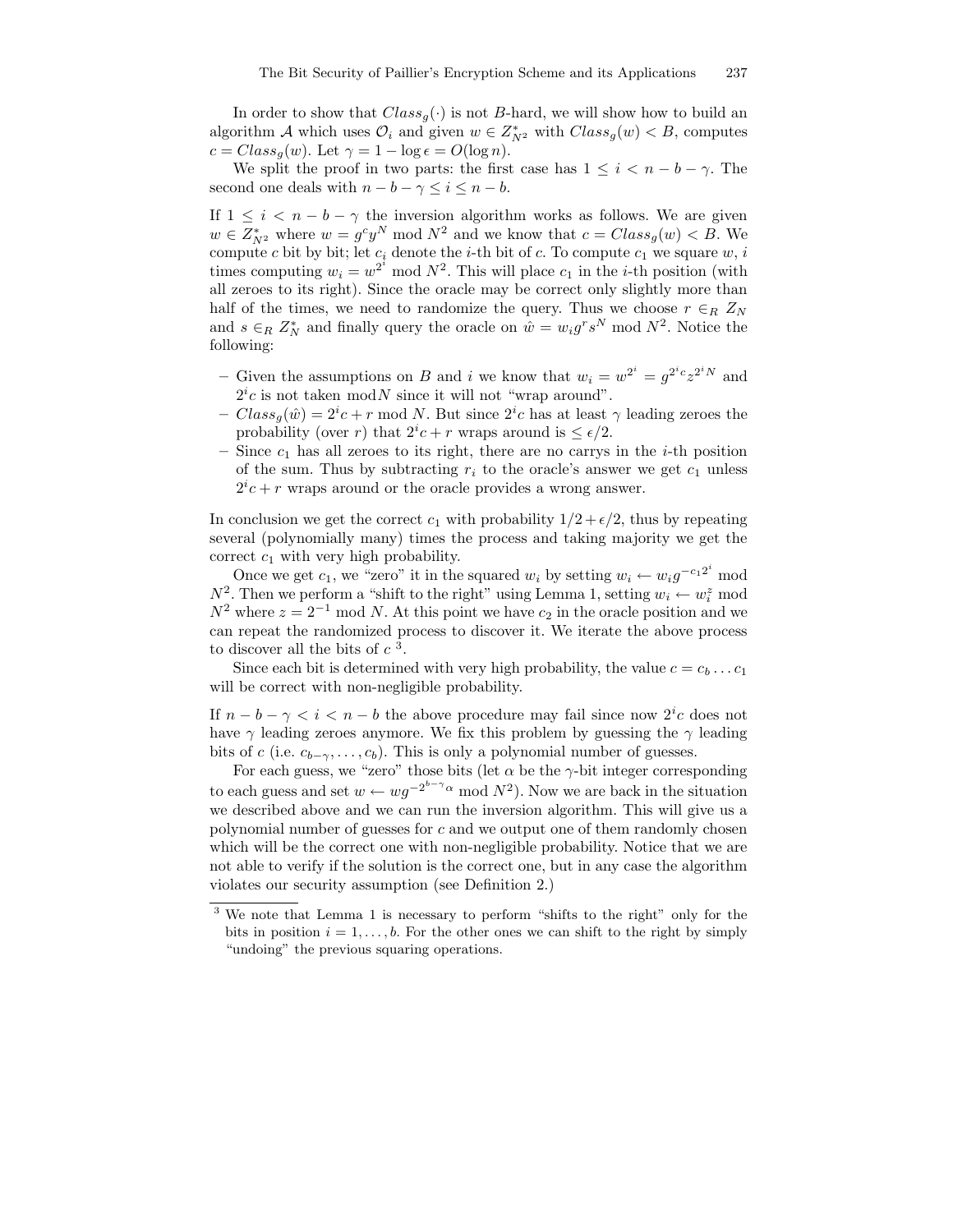Simultaneous Security. Notice that in the above inversion algorithm, every time we query  $\mathcal{O}_i$  with the value  $\hat{w}$  we know all the bits in position  $1, \ldots, i-1$ of  $Class_{q}(\hat{w})$ . Indeed these are the first  $i-1$  bits of the randomizer r. Thus we can substitute the above oracle with the weaker one  $\hat{\mathcal{O}}_i$  which expects  $\hat{w}$  and the bits of  $Class_q(\hat{w})$  in position  $1, \ldots, i-1$ .

## 3.4 Security Analysis

We note here that the class problem can be considered a weaker version of a composite discrete log problem. Let  $d = \gcd(p-1, q-1)$  and let  $C_m$  denote the cyclic group of m elements, then for any t dividing  $\lambda$  we have

$$
Z_{N^2}^* \simeq C_d \times C_{\lambda/t} \times C_{Nt}.
$$

Let  $g_2, g_1, g \in Z^*_{N^2}$  be the preimages, under such an isomorphism, of generators of  $C_d, C_{\lambda/t}$  and  $C_{Nt}$  respectively. Thus we can represent any element of  $Z^*_{N^2}$ uniquely as  $g_2^{e_2}g_1^{e_1}g^e$ , where  $e_2 \in Z_d$ ,  $e_1 \in Z_{\lambda/t}$  and  $e \in Z_{Nt}$ . For a given  $g, g_1, g_2 \in Z^*_{N^2}$  the composite discrete logarithm problem we consider is to find these  $e, e_1, e_2$  for any given  $w \in Z^*_{N^2}$ . For a given g, the class problem is to find just e mod N for any given  $w \in Z_{N^2}^*$ .

Obviously if one can solve the composite discrete logarithm problem, one can solve the class problem; in particular

$$
w \equiv g_2^{e_2} g_1^{e_1} g^e \equiv g_2^{e_2} g_1^{e_1} g^{lN+x} \equiv g^x \left( g_2^{k_2 e_2} g_1^{k_1 e_1} g^l \right)^N \equiv g^x y^N \text{ mod } N^2
$$

where  $k_2 = N^{-1} \text{ mod } d$ , and  $k_1 = N^{-1} \text{ mod } \lambda/t$ , where we note we can make sure  $x \in \{0...N\}$  by a suitable choice of l, and we can force  $y \in Z_N^*$  since  $(y+kN)^N \equiv y^N \bmod N^2$ .

However there is a very important distinction between the class problem and the discrete log problem. In the composite discrete logarithm problem, if we are given  $g, g_1, g_2, e, e_1, e_2$  and w we can verify (in polynomial time) that we do indeed have the discrete logarithm of x. A fascinating and open question in the class problem, is to determine the complexity of an algorithm that verifies the class is correct given only  $g$ ,  $e \mod N$  and  $w$ . Equation 1 shows that this is no harder than factoring, but nothing more is presently known.

Assuming that the function  $Class_g$  is hard to compute even in the case that  $c < B$  may seem a very strong requirement. It is in some way non-standard.

In order to partially justify it, we notice that not even a trivial exhaustive search algorithm (running in time  $O(B)$ ) seems to work, since even if one is given a candidate  $c$  there is no way to verify that it is correct. Verification is equivalent to determining if one has an  $N'$ th residue modulo  $N^2$ , and this seems a hard problem.

Of course if one did have a verification algorithm that ran in time M then the trivial exhaustive search method would take time  $O(MB)$  and there may well be a baby-step, giant-step extension of the method that took time  $O(M\sqrt{B})$ .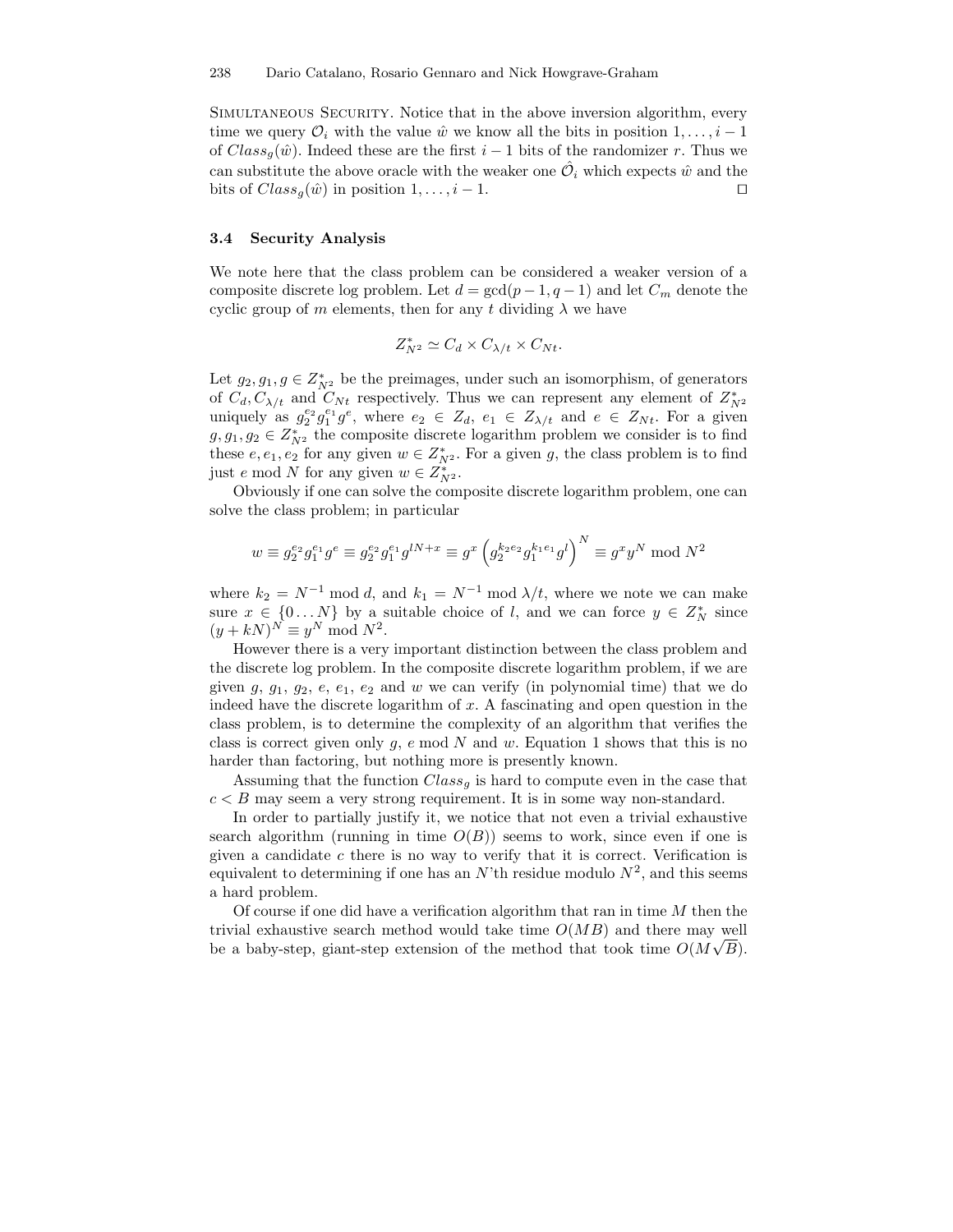Without an efficient verification algorithm it seems hard to exploit the fact that  $c < B$ .

Of course because this is a new assumption we are not able to make any stronger claim on its security. Further research in this direction will either validate the security assumption or lead us to learn and discover new things about the residuosity class problem. Though we note that our main theorem still holds (because we can choose B to be large enough to prevent  $O(\sqrt{B})$  attacks) even if there were an efficient verification algorithm.

# 4 A general result

In this section we briefly show how to generalize the results from the previous section to any family of trapdoor functions with some well defined properties. We show two theorems: the first is a direct generalization of Theorem 2; the second theorem holds for the weaker case in which we do not know the order of the group on which the trapdoor function operates. In this case we are able to extract less hard-core bits.

**Theorem 3.** Let  $M$  be an m-bit odd integer, and  $G$  a group with respect to the operation of multiplication. Let  $f: Z_M \to G$  be a one-way, trapdoor isomorphic function (i.e. such that  $f(a + b \mod M) = f(a) \cdot f(b) \in G$ ). Then, under the assumption that f remains hard to invert when its input belongs to the closed interval  $[0...B]$ , with  $B = 2^b$ , it follows that f has  $m - b$  simultaneously hard bits.

It is not hard to see that the techniques of the proof of Theorem 2 can be extended to the above case.

The above theorem assumes that  $M$  is exactly known. Let us now consider the case in which  $M$  is not known, but we have a very close upper bound on it. I.e. we know  $\hat{M} > M$  such that  $\frac{\hat{M}-M}{M} = \text{negl}(m)$ . Moreover we assume that f is computable on any integer input (but taken  $modM$ ), i.e. we assume that there is an efficient algorithm  $A$  that takes as input any integer  $x$  and returns as output  $A(x) = f(x \mod M)$ .

Theorem 4. Under the assumption that f remains hard to invert when its input belongs to the closed interval  $[0...B]$ , with  $B = 2^b < \sqrt{M}$ , f has  $m - 2b$ simultaneously hard bits.

Proof. The proof follows the same outline of the proof of Theorem 2 except that in this case we are not able to perform "shifts to the right" as outlined in Lemma 1 since we do not know M exactly. Thus the proof succeeds only for the bits in location  $b + 1, \ldots, m - b$  Notice that this implies  $b < m/2$ , i.e.  $B < \sqrt{M}$ .

Again, we first show that each bit is individually secure. We then extend this to prove simultaneous hardness.

INDIVIDUAL SECURITY. Let i be an integer  $b \le i \le n - b$  and assume that we are given an oracle  $\mathcal{O}_i$  which on input M and  $u \in_R G$  computes correctly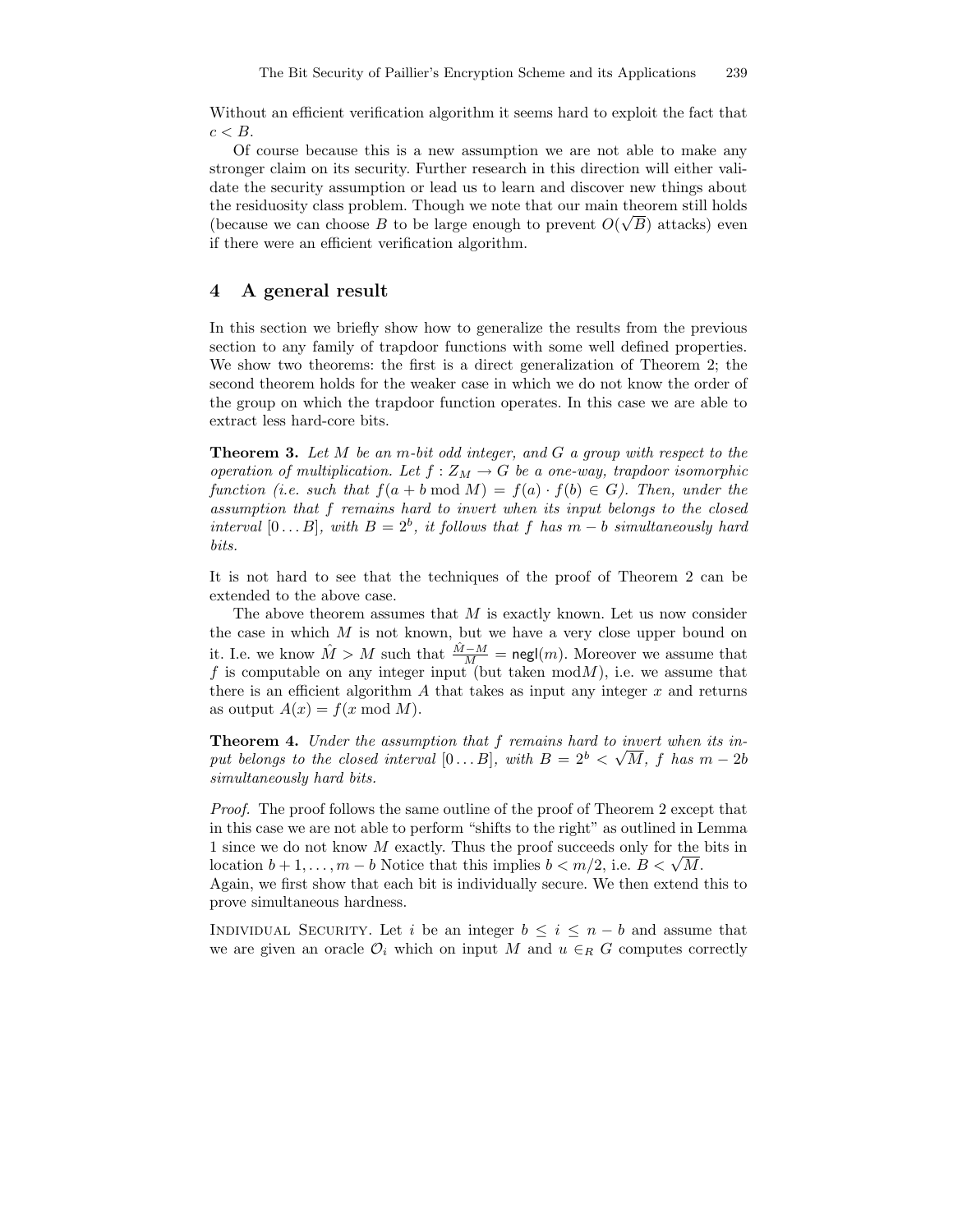$(f^{-1}(u))_i$  with probability  $1/2 + \epsilon(m)$  where  $\epsilon(m) > 1/poly(m)$ . As in the proof of theorem 2 prove the statement by providing an algorithm  $A$  which uses  $\mathcal{O}_i$ and given  $w \in G$  with  $f^{-1}(w) < B$ , computes  $c = f^{-1}(w)$ .

The inversion algorithm works almost as the one proposed in the proof of theorem 2. The main difference is that, this time we cannot use lemma 1 to perform shifts to the right. However, in order to let the proof go through, we adopt the following trick: once  $c_i$  is known we "zero" it in the original w by setting  $w \leftarrow wf(-2^{i-1}c_i \mod M)$ . We then repeat the process with the other bits. The only differences with the above process when computing  $c_i$  are that:

- we need to square w only  $i j + 1$  times (actually by saving the result of the intermediate squarings before, this is not necessary).
- to zero  $c_j$  once we found it we need to set  $w \leftarrow wf(-2^{j-1}c_j \mod M)$

Since each bit is determined with very high probability, the value  $c = c_b \dots c_1$ will be correct with non-negligible probability.

The simultaneous security of the bits in position  $b, b+1, \ldots, n-b$  easily follows, as described in the proof of theorem 2. Details will appear in the final version of this paper.

# 5 Applications to Secure Encryption

In this section we show how to construct a secure encryption scheme based on our results.

For concreteness let us focus on fixed parameters, based on today's computing powers. We can assume that  $n = 1024$  is the size of the RSA modulus N and  $m = 128$  (the size of a block cipher key) to be the size of the message M that has to be securely exchanged.

OUR SOLUTION. Using Paillier's  $Class_{q}(\cdot)$  function with our proof methods, it is possible to securely hide the message M with a single invocation of the function. In order to encrypt 128 bits we need to set  $n-b > 128$ , which can be obtained for the maximum possible choice of  $b = 896$  (i.e. the weakest possible assumption). In other words we need to assume that  $Class_g$  is hard to invert when  $c < N^{.875}$ .

To encrypt M one sets  $c = r_1|M$  where  $r_1$  is a random string, chooses  $y \in_R Z_N^*$  and sends  $w = g^c y^N$ . This results in two modular exponentiation for the encryption and one exponentiation to decrypt (computations are done mod  $N^2$ ). The ciphertext size is 2n.

RSA. In the case of plain RSA we can assume also that the RSA function hides only one bit per encryption (see [5]). In this scenario to securely encrypt (and also decrypt) the message we need  $128$  exponentiations mod N. The size of the ciphertext is  $mn =128$  Kbit. Encryption speed can be much improved by considering RSA with small public exponent. In any case our scheme is better for decryption speed and message blow-up.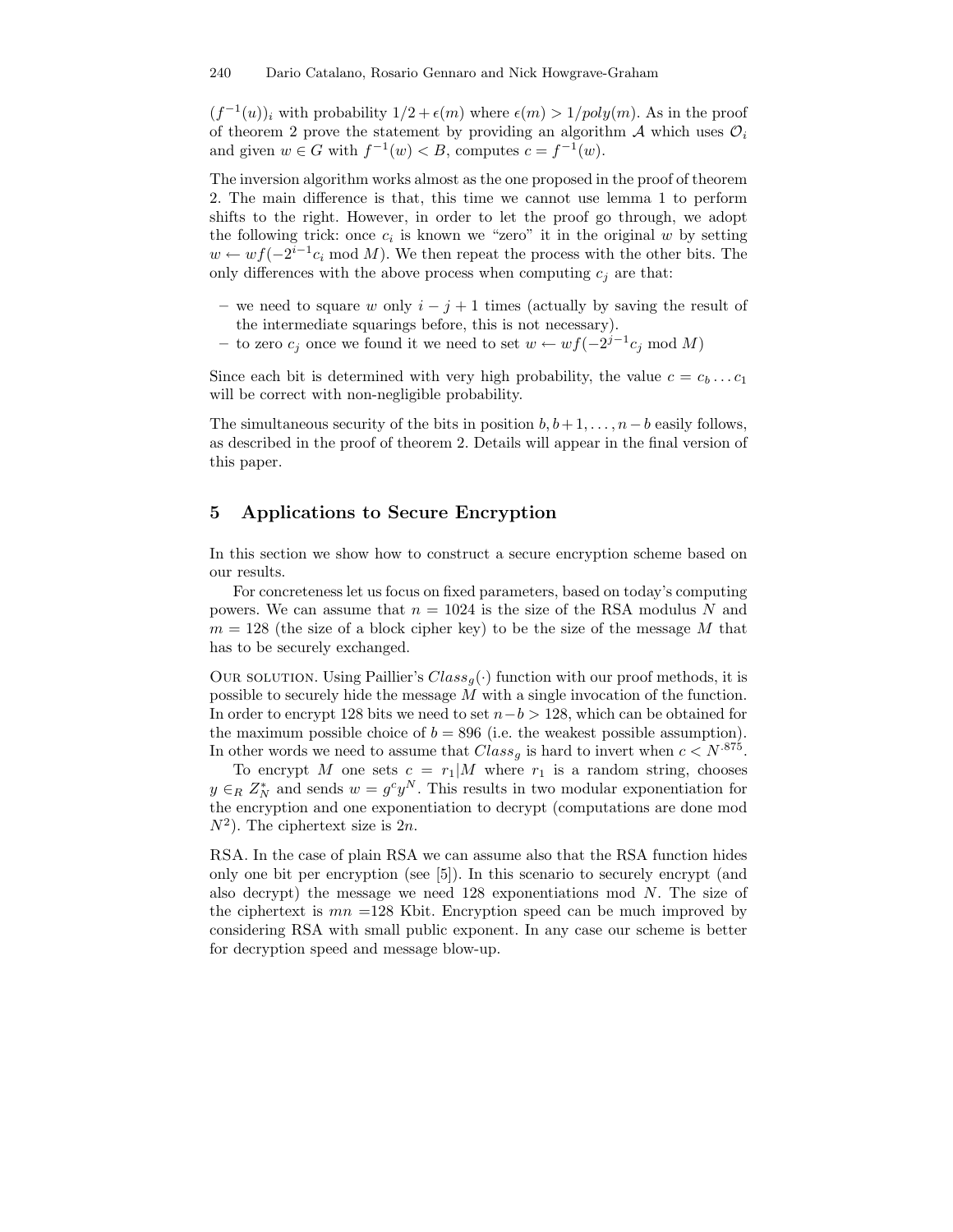Blum-Goldwasser. Blum and Goldwasser in [3] show how to encrypt with the RSA/Rabin function and pay the  $O(m/\log n)$  penalty only in encryption. The idea is to take a random seed r and apply the  $\text{RSA}/\text{Rabin}$  function m times to it and each time output the hard bit. Then one sends the final result  $r^{e^m}$  and the masked ciphertext  $M \oplus B$  where B is the string of hard bits. It is sufficient to compute r from  $re^{m}$  to decrypt and this takes a single exponentiation. The size of the ciphertext is  $n + m$ .

Using the Rabin function this costs only 128 multiplications to encrypt and a single exponentiation to decrypt. We clearly lose compared to this scheme.

Remark: It is worth to notice that even if the proposed solution is less efficient, in practice, than the Blum-Goldwasser one, it remains asymptotically better. As a matter of fact, we need only  $O(m/k)$  (where  $k = \omega(\log n)$  is the number of simultaneously hard bits produced) invocations of the trapdoor function, while all previously proposed schemes require many more invocations (in general, the number of invocations, has order  $O(m/\log n)$ ). Basically for longer messages we may "catch up" with the other schemes.

The observed slow down, solely depends on the fact that the function used is less efficient than RSA or Rabin. It would be nice to come up with more efficient trapdoor functions that also hides many bits.

# 6 Conclusions

In this paper we presented the bit security analysis of the encryption scheme proposed by Paillier at Eurocrypt'99 [10]. We prove that the scheme hides the least significant bit of the N-residuosity class. Also by slightly strenghtening the computational assumption about residuosity classes we can show that Paillier's encryption scheme hides up to  $O(n)$  bits.

An interesting theoretical implication of our results is that we presented the first candidate trapdoor functions that hide many (up to  $O(n)$ ) bits. No such object was known previously in the literature.

There are several problems left open by this research. Are there trapdoor functions that hide  $\omega(\log n)$  bits and are comparable in efficiency to RSA/Rabin? In the case of RSA/Rabin can we come up with a "restricted input assumption" that will allow us to prove that they also hide  $\omega(\log n)$  bits? Regarding our new assumptions: is it possible to devise an algorithm to compute  $Class_q(\cdot) < B$ that depends on B?

# References

- 1. W. Alexi, B. Chor, O. Goldreich and C. Schnorr. RSA and Rabin Functions: Certain Parts are as Hard as the Whole. SIAM J. Computing, 17(2):194–209, April 1988.
- 2. J.C. Benaloh. Verifiable Secret-Ballot Elections. Ph.D. Thesis, Yale University, 1988.